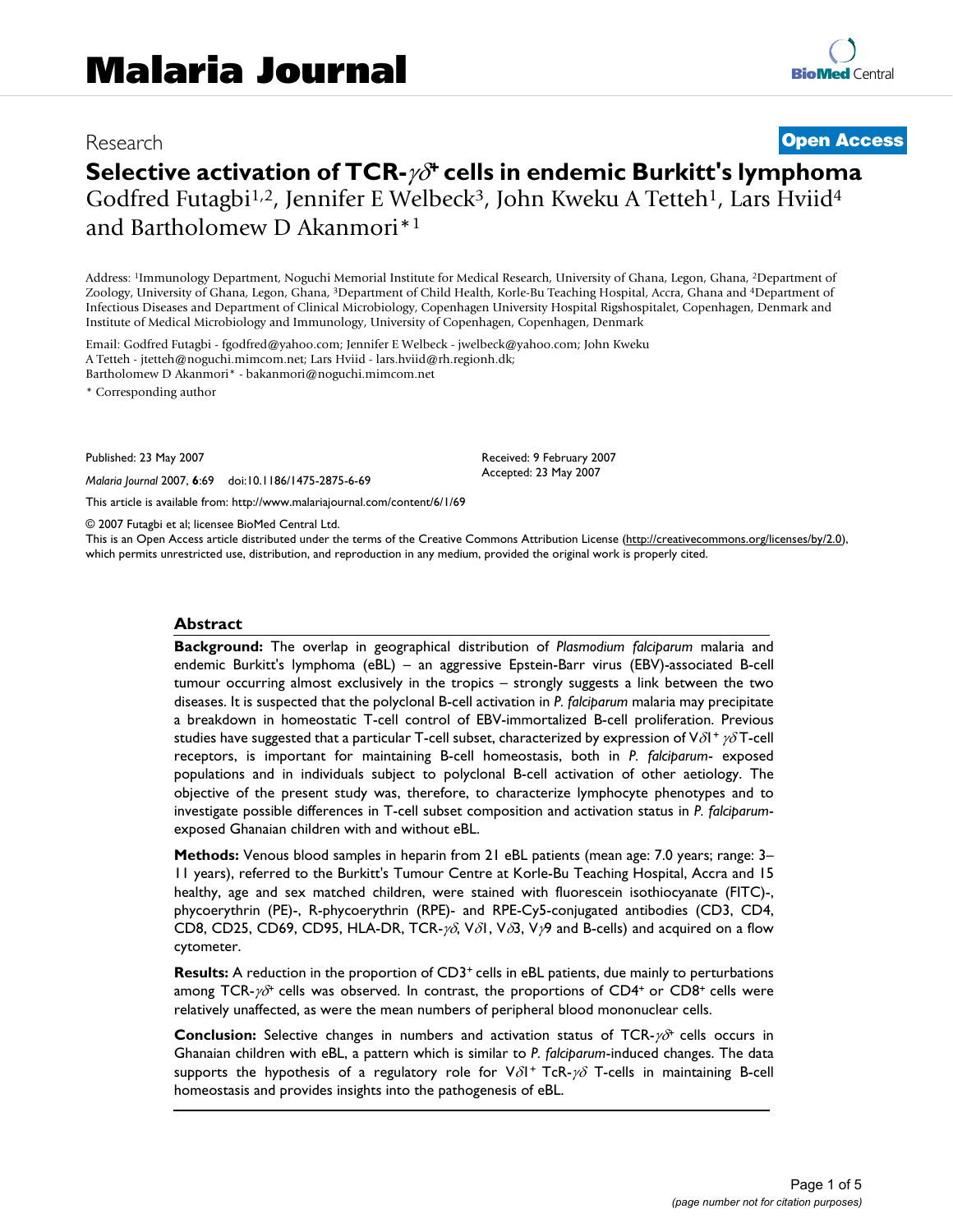### **Background**

Epstein-Barr virus (EBV) is a ubiquitous herpes virus that can infect and immortalize B-cells. In the vast majority of cases, EBV infection is either subclinical or leads to the self-limiting lymphoproliferative disorder infectious mononucleosis (IM). In both cases, there is an eventual life-long persistence of the virus in the absence of clinical symptoms, probably due to continuous surveillance of Bcell proliferation by immuno-regulatory T-cells. However, EBV is also involved in the pathogenesis of the aggressive monoclonal B-cell tumour, endemic Burkitt's lymphoma (eBL), implying that control of EBV-infected B-cell multiplication can break down under certain circumstances [1,2]. Epidemiological evidence suggests that malaria is a risk factor for eBL, as the geographical distributions of *Plasmodium falciparum* malaria and eBL strikingly overlap, and both diseases mainly affect children, who are also most susceptible to malaria in areas of intense *P. falciparum* transmission [3]. Furthermore, T-cells from healthy EBV-positive individuals inhibit spontaneous *in vitro* proliferation of autologous B-cells, whereas this does not happen in *P. falciparum* patients [4]. Finally, malaria is associated with marked polyclonal B-cell activation, which in turn increases the likelihood of malignant transformation of EBV-infected B-cells and subsequent development of eBL [5].

The nature and mechanisms of the T-cell restriction of EBV-infected B-cell proliferation remain only partly understood, not least because the majority of available studies pre-date detailed knowledge of the T-cell receptors and other functionally important markers of various T-cell subsets. More recently, marked differences have been reported in T-cell composition relating to *P. falciparum* exposure, and associated perturbations among children from endemic areas, who get malaria [6-8]. Thus, frequencies and absolute numbers of TCR- $\gamma\delta$  cells, in particular cells expressing a T-cell receptor composed of a  $V\delta$  1 chain and  $\gamma$ -chains other than V $\gamma$ 9, are several-fold higher in malaria-exposed than in non-exposed individuals, in whom such cells usually constitute a very minor subset (<1% of T-cells) [8]. Furthermore,  $V\delta1$ <sup>+</sup> T-cells may transiently encompass more than a third of circulating T-cells and show a highly activated phenotype in children with *P. falciparum* malaria [8]. Although the function of  $V\delta$  1+Tcells remains obscure, several studies have suggested that this subset is immuno-regulatory and controls multiplication of activated and EBV-transformed B-cells. On this basis, the present study was designed to investigate possible differences in T-cell subset composition and activation status in *P. falciparum-exposed* Ghanaian children with and without eBL. This study presents evidence of selective changes in numbers and activation status of TCR- $\gamma\delta^{\dagger}$  cells in Ghanaian children with eBL, similar to *P. falciparum*induced changes.

# **Methods**

#### *Patients*

Included in the study were 21 patients (mean age: 7.0 years; range: 3–11 years) from all parts of Ghana who were referred to the Burkitt's Tumour Centre at Korle-Bu Teaching Hospital, Accra with a diagnosis of eBL on the basis of clinical information and cytological examination of tumour aspirates by a pathologist. In addition, 15 healthy children, matched for age and sex, from a nearby community (Dodowa town outside Accra) served as controls. Informed consent was obtained from all parents or guardians before their children were enrolled in the study. The Institutional Review Board at Noguchi Memorial Institute and the University of Ghana Medical School Scientific Research and Ethical Committee both granted ethical approvals for the study.

#### *Blood sample collection and processing*

Venous blood samples were collected into sterile 10 ml heparinized vacutainer tubes using sterile butterfly needles. Peripheral blood mononuclear cells (PBMC) were isolated by Lymphoprep (Nycomed Pharma, As, Oslo) density gradient centrifugation. A volume of 5 ml of venous blood was carefully layered on top of 2 ml of Lymphoprep and centrifuged at 814 g for 30 minutes. The ring of PBMC was removed and washed three times in RPMI-1640 containing 10% heat-inactivated foetal calf serum (FCS) supplemented with gentamycin, and L-glutamine. Peripheral blood mononuclear cells (PBMC) were cryopreserved in liquid nitrogen as described [9].

#### *Parasitological and haematological examinations*

An automated haematology analyzer (Sysmex KX-21, Japan) was used to determine all the 21 haematological parameters of the patients and the subjects. The absolute counts of lymphocytes were determined from this analysis. Each blood sample was also examined for presence of malaria parasites. Thick and thin blood smears were prepared, dried and the thin smears fixed in methanol. The films were then stained with freshly prepared 10% Giemsa (Laboratory Supplies, Poole BH15 ITD, England), washed carefully and thoroughly under running tap water. The slides were dried and observed with immersion oil under a light microscope (Olympus BH2, Japan) at 100× magnification, for the presence of *P. falciparum* parasites.

#### *Flow cytometry*

On the day of analysis by flow cytometry, the PBMCs were quickly thawed in a water bath at 37°C, washed in PBS, adjusted to  $1 \times 10^6$ /ml, and labeled with combinations of subset- or activation-specific monoclonal antibodies directly conjugated to fluorescein isothiocyanate (FITC), phycoerythrin (PE) or PE-Cy5. Antibodies used were directed against CD3 (UCHT1; DAKO, Glostrup, Den-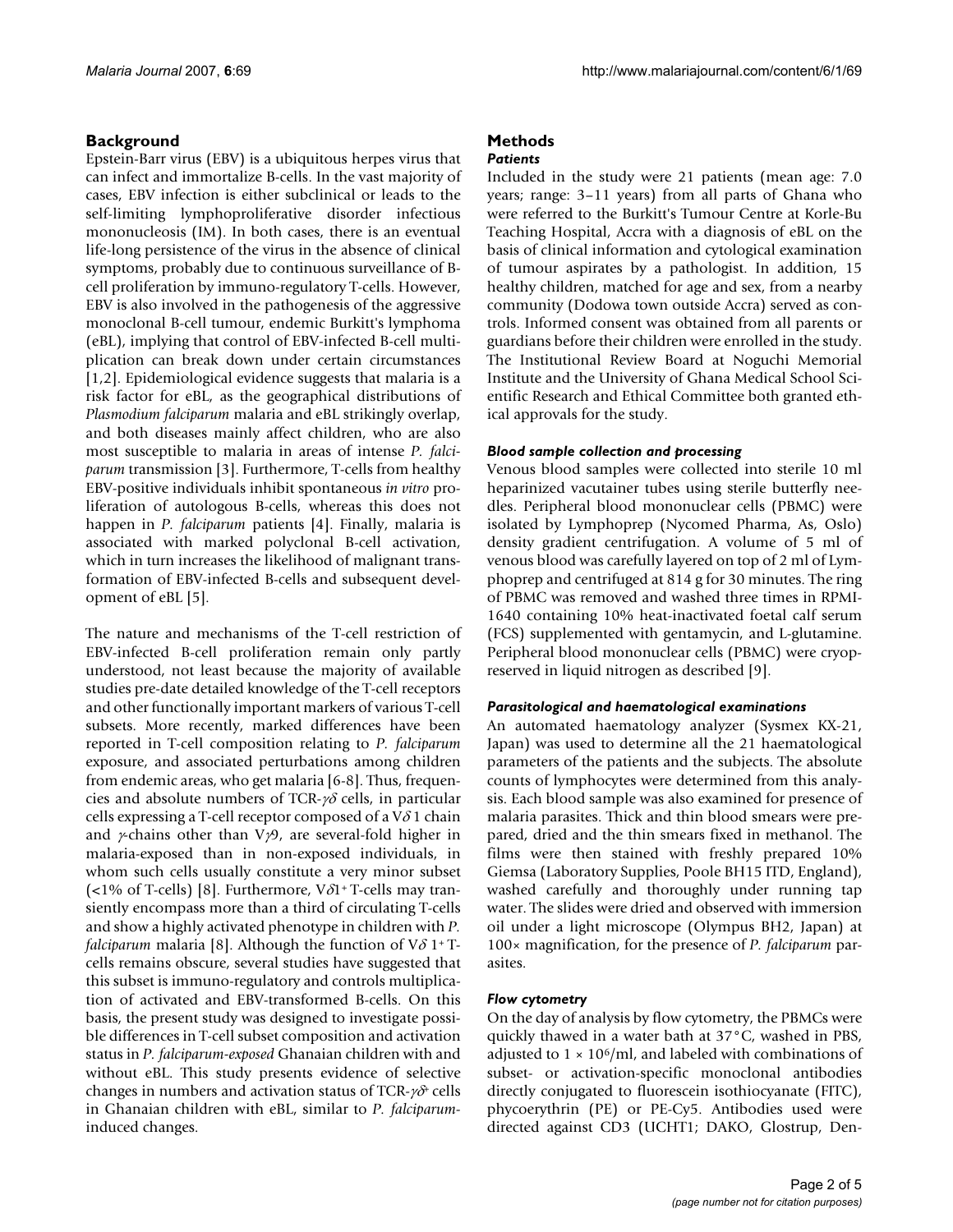mark), CD4 (MT310; DAKO), CD8 (DK25; DAKO), CD25 (ACT-1; DAKO), CD69 (L78, Becton Dickinson (BD) Biosciences), CD95 (DX2; BD Immunocytometry Systems), HLA-DR (L243; BD Immunocytometry Systems), TCR- $\gamma\delta$  (11F2; BD PharMingen (PE) and 11F2; BD Immunocytometry Systems (FITC), Vδ1 (TS8.2; Endogen), Vδ2 (B6; BD PharMingen), Vδ3 (ImmunoTech, Marseilles, France), Vγ9 (B3; BD PharMingen) and B-cell (FMC7; DAKO). The PBMC were subsequently washed once and a minimum of 8,000 forward-and side-scatter gated mononuclear cells analysed on a FACScan flow cytometer (Becton Dickinson, Japan).

#### *Statistical analysis*

The statistical significance of differences in medians was calculated by the Mann-Whitney rank-sum test. Confidence intervals for median differences were calculated using CIA 2.0 software [10]. Values of  $P < 0.05$  were considered significant.

#### **Results**

#### *Frequency of T-cells is lower in eBL patients than in healthy controls*

The mean frequency of peripheral blood CD3+ cells was significantly lower in BL patients (66.5 [47.6 to 72.1] than in healthy controls  $(81.7 \, [76.4 \, \text{to} \, 86.4])$ ,  $p < 0.001$ . This is mainly due to low TCR- $\gamma\delta$ <sup>+</sup> cell numbers. In contrast, the proportions of CD4+cells, 63.5 [53.6 to 65.7] for eBL against 68.0 [57.8 to 75.0] for healthy controls,  $p = 0.11$ or CD8+ cells, 27.8 [26.6 to 31.7] for eBL against 20.9 [16.6 to 29.7] healthy controls,  $p = 0.08$ , were relatively unaffected. (Table 1), as were the mean numbers of peripheral blood mononuclear cells (eBL patients: 3.2 ×  $10^9$ /L [95% confidence interval 2.4 to 4.0  $\times$  10<sup>9</sup>/L], control donors:  $3.4 \times 10^9$ /L; [2.7 to  $4.0 \times 10^9$ /L]; student's ttest:  $P = 0.71$ .

#### *Activation status of T-cells in eBL patients*

The frequencies of TCR- $\gamma\delta$ <sup>+</sup> CD25 and HLA-DR<sup>+</sup> were significantly higher in eBL patients compared to healthy controls,  $p = 0.007$  and 0.003 respectively. There were no differences between the two groups with respect to TCR $γδ$ <sup>+</sup> CD69<sup>+</sup> and TCR- $γδ$ <sup>+</sup> CD95<sup>+</sup> (Table 2). With respect to TCR- $\gamma\delta$ <sup>+</sup> cells, the frequency of CD25<sup>+</sup> cells was lower in eBL patients  $(8.0 \; [4.9 \; \text{to} \; 11.1])$  compared to the healthy controls  $(13.5 \, [9.3 \text{ to } 16.9])$ ,  $p = 0.04$ .

#### **Discussion**

In a previous study, it was reported that frequencies of TCR-γδ+ cells are selectively increased in *P. falciparum*exposed healthy Ghanaians in general, and in children in particular [7]. The findings regarding the healthy children included in the present study are in agreement with the earlier data (Table 1, left). It has been have further reported that episodes of *P. falciparum* malaria among such children led to marked perturbations in lymphocyte subset composition, which particularly affected TCR- $\gamma \delta^+$ cells [6,8]. Interestingly, the children with eBL studied here showed changes in lymphocyte composition that resemble the changes seen in children with *P. falciparum* malaria (Table 1). Thus, a marked reduction in the proportion of CD3+ cells in eBL patients was observed, a difference which appeared to be mainly due to perturbations among TCR- $\gamma\delta$  cells (Table 1). In contrast, the proportions of CD4+ or CD8+ cells were relatively unaffected (Table 1). The mean numbers of peripheral blood mononuclear cells were also unaffected (eBL patients:  $3.2 \times 10^{9}$ / L [95% confidence interval 2.4 to  $4.0 \times 10^9$ /L], control donors:  $3.4 \times 10^9$ /L; [2.7 to  $4.0 \times 10^9$ /L]; student's t-test: P  $= 0.71$ ).

In children with *P. falciparum* malaria, the selective depletion of T-cells and especially of TCR- $\gamma\delta^+$  cells [6,11] appears to be due to the a transient redistribution of activated T-cells to sites of endothelial inflammation [12,13].

**Table 1: Lymphocyte subset frequencies (median percentages [95% confidence intervals]\*) in Burkitt's lymphoma patients and healthy control donors**

| Subset                 |                           | Healthy controls    | eBL patients        | Difference                      | $P(T)^*$ |
|------------------------|---------------------------|---------------------|---------------------|---------------------------------|----------|
| $CD3***$               | $\overline{\phantom{a}}$  | 81.7 [76.4 to 86.4] | 66.5 [47.6 to 72.1] | $-15.4$ [-34.1 to -7.5]         | < 0.001  |
| $CDI9^{***}$           | $\overline{\phantom{a}}$  | $0.4$ [0.2 to 1.0]  | 5.8 [4.8 to 8.8]    | 5.4 [4.2 to 8.4]                | < 0.001  |
| $CD3+$                 | $CD4+$                    | 63.5 [53.6 to 65.7] | 68.0 [57.8 to 75.0] | $5.0$ [-1.9 to 13.1]            | 0.11     |
| $CD3+$                 | $CD8+$                    | 27.8 [26.6 to 31.7] | 20.9 [16.6 to 29.7] | $-6.0$ [-11.5 to 1.8]           | 0.08     |
| $CD3+$                 | TCR- $\nu \delta^*$       | 7.5 [4.9 to 15.5]   | 3.3 [2.6 to 5.4]    | $-3.6$ [ $-7.9$ to $-1.2$ ]     | 0.006    |
| TCR- $\gamma \delta^*$ | $V29+$                    | 45.2 [34.8 to 59.8] | 18.8 [14.2 to 29.8] | $-25.2$ [ $-35.4$ to $-15.1$ ]  | < 0.001  |
| TCR- $\gamma \delta^*$ | V $\delta$ 2 <sup>+</sup> | 32.3 [12.3 to 45.1] | 9.2 [6.9 to 13.9]   | $-2$ 1.2 [ $-3$ 1.2 to $-4.8$ ] | 0.007    |
| TCR- $\gamma \delta^*$ | V $\delta$ 3 <sup>+</sup> | 7.7 [5.0 to 11. 7]  | 9.8 [5.4 to 14.3]   | 2.2 [-1.9 to 6.6]               | 0.25     |
| TCR- $\gamma \delta^*$ | $CD4+$                    | 4.8 [3.7 to 9.6]    | 7.5 [4.9 to 34.8]   | 2.9 [0.1 to 24.2]               | 0.04     |
| TCR- $\gamma \delta^*$ | $CD8+$                    | 31.2 [26.4 to 48.3] | 36.6 [26.0 to 45.9] | $0.0$ [-8.0 to 11.0]            | 0.98     |

\* The statistical significance of differences in medians was calculated by the Mann-Whitney rank-sum test. Confidence intervals for median differences were calculated using CIA 2.0 software [1].

\*\* Of all lymphocytes identified by forward and side scatter properties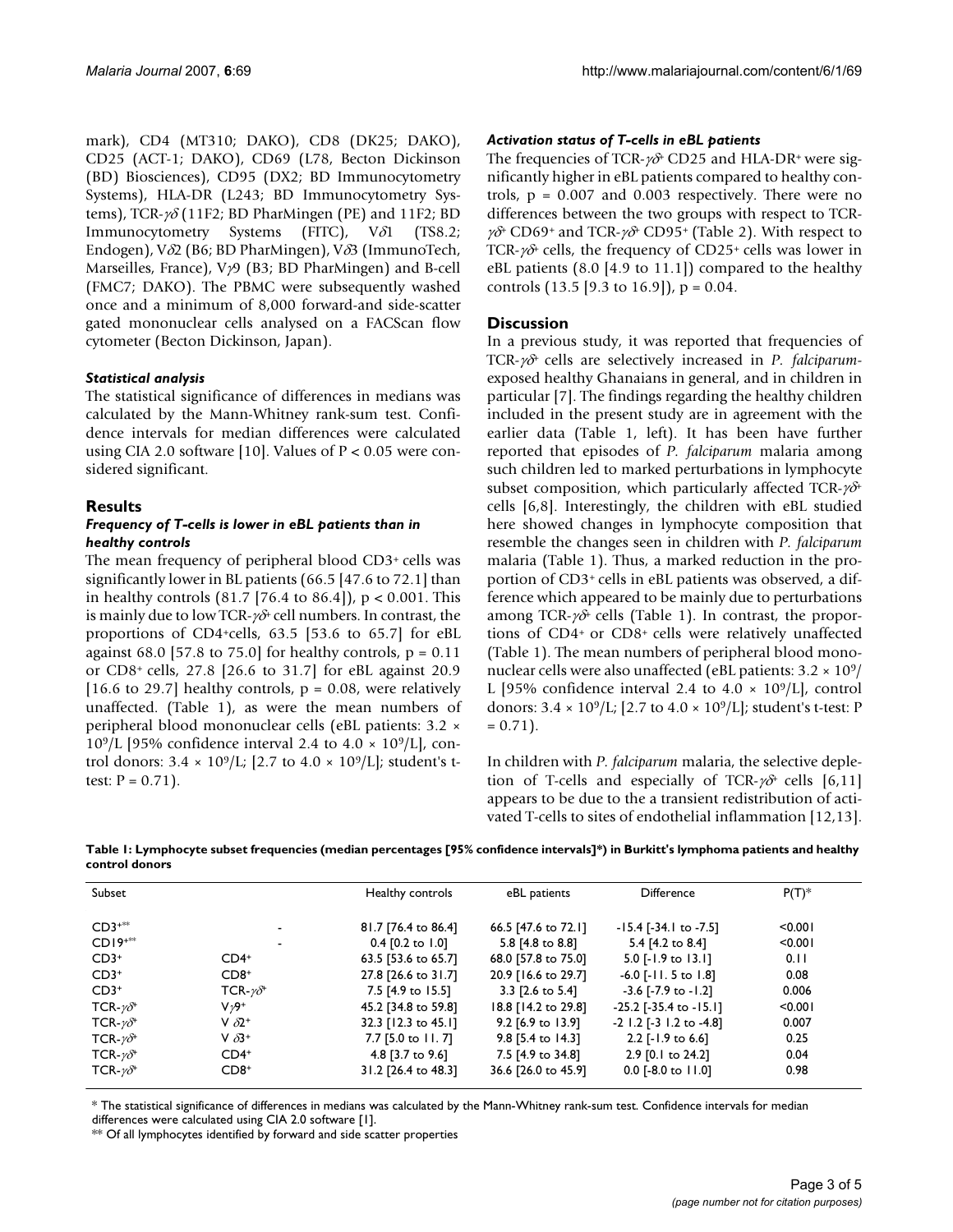| Subset                          |            | Healthy controls    | <b>BL</b> patients           | <b>Difference</b>           | $P(T)^*$ |
|---------------------------------|------------|---------------------|------------------------------|-----------------------------|----------|
| TCR- $\alpha\beta^{***}$        | $CD25+$    | 13.5 [9.3 to 16.9]  | $8.0$ [4.9 to 11.1]          | $-5.0$ [ $-8.6$ to $-0.6$ ] | 0.04     |
| TCR- $\alpha\beta$ <sup>+</sup> | $CD69+$    | 4.1 [1.2 to 8.5]    | $2.2$ [1.1 to 4.6]           | $-1.2$ [ $-4.2$ to 0.8]     | 0.20     |
| TCR- $\alpha\beta^*$            | $HLA-DR +$ | 12.6 [7.6 to 21.1]  | 20.2 [11. 4 to 30.0]         | 7.2 [-0.6 to 16.9]          | 0.07     |
| TCR- $\alpha\beta$ <sup>+</sup> | $CD95+$    | 36.7 [29.1 to 44.8] | 45.4 [16.2 to 58.4]          | 6.2 [-12.2 to 20.6]         | 0.40     |
| TCR- $\gamma \delta^*$          | $CD25+$    | 1.6 $[0.9$ to 4.6]  | 5.8 $[2.6 \text{ to } 11.9]$ | 3.6 $[1.0 \text{ to } 8.1]$ | 0.007    |
| TCR- $\gamma \delta^*$          | $CD69+$    | 7.5 [2.0 to 14.6]   | 8.9 [4.0 to 13.3]            | $1.4$ [-4.0 to 8.1]         | 0.61     |
| $TCR-\gamma\delta^+$            | $HLA-DR +$ | 33.3 [16.7 to 50.0] | 54.8 [39.6 to 67.8]          | 22.7 [8.8 to 36.2]          | 0.003    |
| TCR- $\gamma \delta^*$          | $CD95+$    | 42.5 [32.5 to 58.3] | 68.8 [30.4 to 89.0]          | 21.3 [-1.7 to 41.0]         | 0.10     |

**Table 2: Frequencies (median percentages [95% confidence intervals]\*) of activated cells within lymphocyte subsets in Burkitt's lymphoma patients and healthy control donors**

\* The statistical significance of differences in medians was calculated by the Mann-Whitney rank-sum test. Confidence intervals for median differences were calculated using CIA 2.0 software [1].

\*\* Defined as CD3+ TCR- $\gamma\delta$ -negative cells

Whether the changes observed here have the same aetiology as in malaria patients remains speculative. However, the activation phenotype of the T-cells obtained from the eBL patients (Table 2) points to selective reallocation of Tcells – and in particular of TCR- $\gamma\delta$ <sup>+</sup> cells – as an important factor behind the observed changes in lymphocyte subset composition in eBL patients (Table 1). Previous findings of increased serum levels of soluble IL-2 receptor (CD25) and soluble ICAM-1 (CD54) in eBL patients [14,15], which again resembles the situation *in P. falciparum* malaria [\[16](#page-4-0)], lends further support to this eBL reallocation hypothesis.

Within the TCR- $\gamma\delta^+$  cell compartment, the perturbations in relation to *P. falciparum* malaria among children living in endemic areas are mainly caused by a dramatic increase in the proportion of  $\gamma\delta$  T-cells expressing a T-cell receptor composed of a V $\delta$ 1 chain in combination with  $\gamma$ -chains other than V $\gamma$ 9 [8]. Although V $\delta$ 1<sup>+</sup> cells were not directly examined here, the pronounced reduction in the proportions of the complementary  $V\gamma9$ <sup>+</sup> and  $V\delta2$ <sup>+</sup> subsets in eBL patients (Table 1) constitute indirect evidence that the proportion of  $V\delta1$ <sup>+</sup> cells is increased in eBL patients as it is in children with *P. falciparum* malaria.

Taken together, the data presented here show a remarkably similar impact on peripheral lymphocyte composition of eBL and *P. falciparum* malaria, which may reflect a causal link between the two diseases. The characteristic massive B-cell activation in *P. falciparum* malaria [17,18] appears to compromise homeostatic T-cell control of proliferation of EBV-immortalized B-cells [19]. It is tempting to speculate that these regulatory T-cells may include  $V\delta1+$ cells, as it has been shown that T-cells belonging to this subset can recognize and kill activated B-cells [\[20](#page-4-1)[-22\]](#page-4-2).

#### **Conclusion**

Malaria-induced B-cell activation may thus precipitate malignant transformation of EBV-infected B-cells. Incomplete elimination of malignant T-cells due to defects in auto-regulatory T-cells may subsequently lead to eBL. This study provides insights regarding the pathogenesis of eBL and suggests a plausible link between the pathogenesis of *P. falciparum* malaria and eBL.

#### **Authors' contributions**

GF: designed the study, carried out laboratory work, data analysis and interpretation and drafted the manuscript.

JW assisted with design of study, selection, clinical examination and management of BL patients, as well as revision of manuscript for intellectual content.

J KAT assisted with flow cytometry and data analysis.

LH designed the study, carried out data analysis and extensive revision of manuscript for intellectual content

BDA designed study, assisted with data analysis and extensively revised manuscript for intellectual content.

#### **Acknowledgements**

We are indebted to all the donors who volunteered to participate in the study. We are grateful to Isaac Ankrah and Alex Danso-Coffie for technical assistance and Lea Barfod for help with the data analysis. Our work was supported by grants from the Enhancement of Research Capacity in Developing Countries program of the Danish International Development Assistance (grant no. 104.Dan.8L.306).

#### **References**

- 1. Burkitt DP: **[Etiology of Burkitt's lymphoma an alternative](http://www.ncbi.nlm.nih.gov/entrez/query.fcgi?cmd=Retrieve&db=PubMed&dopt=Abstract&list_uids=4303830) [hypothesis to a vectored virus.](http://www.ncbi.nlm.nih.gov/entrez/query.fcgi?cmd=Retrieve&db=PubMed&dopt=Abstract&list_uids=4303830)** *J Natl Cancer Inst* 1969, **42:**19-28.
- 2. de-Thé G, Geser A, Day NE, Tukei PM, Williams EH, Beri DP, Smith PG, Dean AG, Bornkamm GW, Feorino P, Henle W: **[Epidemiolog](http://www.ncbi.nlm.nih.gov/entrez/query.fcgi?cmd=Retrieve&db=PubMed&dopt=Abstract&list_uids=210392)[ical evidence for causal relationship between Epstein-Barr](http://www.ncbi.nlm.nih.gov/entrez/query.fcgi?cmd=Retrieve&db=PubMed&dopt=Abstract&list_uids=210392) virus and Burkitt's lymphoma from Ugandan prospective [study.](http://www.ncbi.nlm.nih.gov/entrez/query.fcgi?cmd=Retrieve&db=PubMed&dopt=Abstract&list_uids=210392)** *Nature* 1978, **274:**756-761.
- 3. Epstein MA: **[Burkitt's lymphoma. Clues to the role of malaria.](http://www.ncbi.nlm.nih.gov/entrez/query.fcgi?cmd=Retrieve&db=PubMed&dopt=Abstract&list_uids=6095098)** *Nature* 1984, **312:**398.
- 4. Moss DJ, Rickinson AB, Pope JH: **[Long-term T-cell-mediated](http://www.ncbi.nlm.nih.gov/entrez/query.fcgi?cmd=Retrieve&db=PubMed&dopt=Abstract&list_uids=214405) [immunity to Epstein- Barr virus in man. I. Complete regres](http://www.ncbi.nlm.nih.gov/entrez/query.fcgi?cmd=Retrieve&db=PubMed&dopt=Abstract&list_uids=214405)sion of virus-induced transformation in cultures of seroposi[tive donor leukocytes.](http://www.ncbi.nlm.nih.gov/entrez/query.fcgi?cmd=Retrieve&db=PubMed&dopt=Abstract&list_uids=214405)** *Int J Cancer* 1978, **22:**662-668.